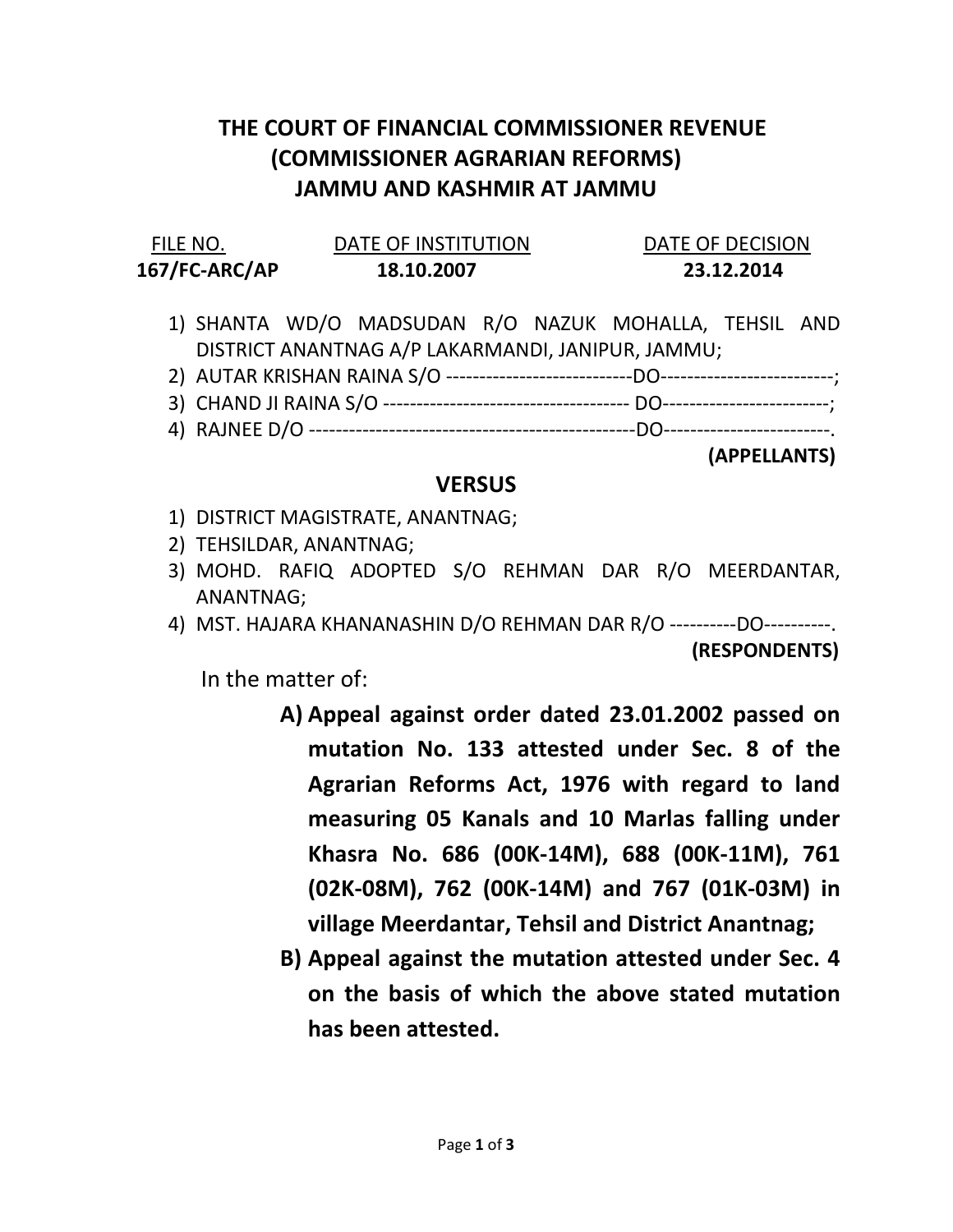For Appellants --- Advocate B.L.Kalgotra

For Respondent No. 3 & 4 --- Ex Parte

## J U D G E M E N T

- 1) Briefly stated, the facts of the case are that the appellants herein along with some others were the owners of the above stated land. It is alleged that the Tehsildar concerned attested the mutation No. 133 under Sec. 8 of the Agrarian reforms Act, 1976 on the basis of another mutation attested under Sec. 4 of the said Act by virtue of which the respondents No. 3 and 4 herein have been declared as the owners thereof.
- 2) Aggrieved, the appellants have filed the present appeals challenging the impugned mutation on various grounds. Accordingly, the case was taken up for routine hearing and the private respondents were summoned. However, they preferred absence throughout the proceedings even after their presence was sought through publication of the matter in the daily newspapers. Therefore, on 19.11.2014, this court after setting the respondents ex parte proceeded to decide the case on merits.
- 3) This court has diligently gone through the case file and the other connected record. It has been observed that in the impugned mutation No. 133, there is no reference of any mutation attested under Sec. 4 of the Agrarian Reforms Act, 1976 which is a technical requirement in cases of all attestation of mutations under Sec. 8 of the said Act. The father of respondent No. 3 has been shown as Prospective Owner of the land under consideration. But it is not clear as to whether any mutation in this regard was attested or not.
- 4) Secondly, 14 Marlas of land out of the disputed land has been shown as "Gair Mumkin Kuhl", i.e., small canal used for irrigation purposes. This land has also been formed part of the land over which ownership rights have been conferred on the respondent No. 3 & 4 which is totally illegal and needs to be corrected.